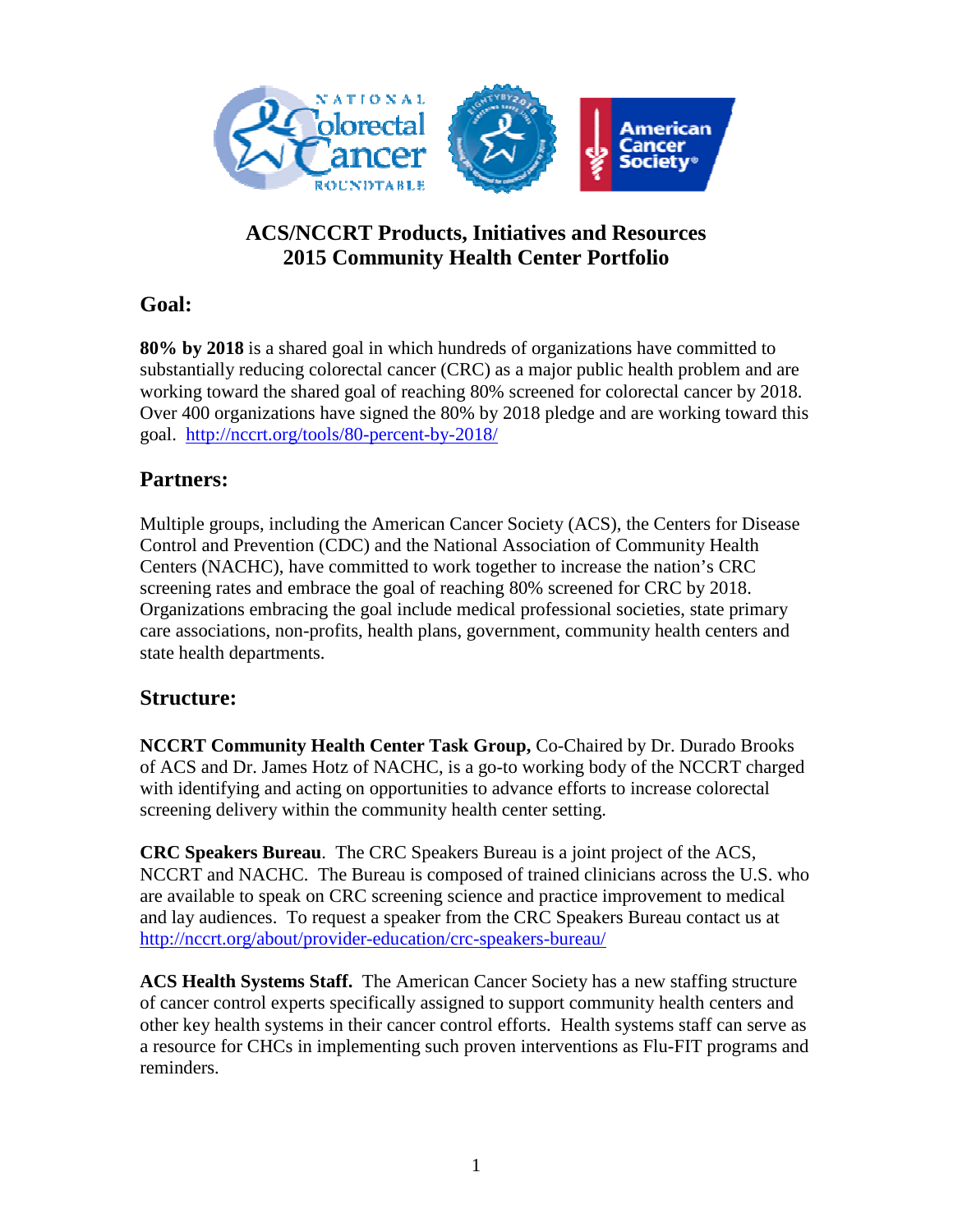

### **Resources:**

#### **Strategies for Expanding Colorectal Cancer Screening at Community Health**

**Centers.** In 2012, the NCCRT collaborated with health leaders from federal agencies and CHCs to develop a strategy paper on addressing gaps in screening for colorectal cancer: http://onlinelibrary.wiley.com/doi/10.3322/caac.21191/pdf

• Sarfaty, M., Doroshenk, M., Hotz, J., Brooks, D., Hayashi, S., Davis, T. C., Joseph, D., Stevens, D., Weaver, D. L., Potter, M. B. and Wender, R. (2013), Strategies for expanding colorectal cancer screening at community health centers. CA: A Cancer Journal for Clinicians. doi: 10.1002/caac.21191

**Steps for Increasing Colorectal Cancer Screening Rates: A Manual for Community Health Centers.** This manual provides step by step instructions to help CHCs implement processes that will reduce physician workload and increase CRC screening. Topics, such as conducting baseline screening rates, assessing capacity and preparing your team are covered. The goal is to offer practical advice for implementing expert-endorsed recommendations. To access this new resource, click here: http://nccrt.org/wpcontent/uploads/0305.60-Colorectal-Cancer-Manual\_FULFILL.pdf



**FOBT clinicians reference resource.** This 2-page resource is designed to introduce (or reintroduce) clinicians to the value of stool blood testing. It explains stool blood testing in general, makes clinicians aware of the differences between a guaiac-FOBT and an FIT, explains why new, high-sensitivity FOBTs are superior and outlines some of the elements that need to go into a quality stool blood testing screening program. Visit this link to download a copy:

http://nccrt.org/about/provider-education/fobt-clinicians-reference-resources/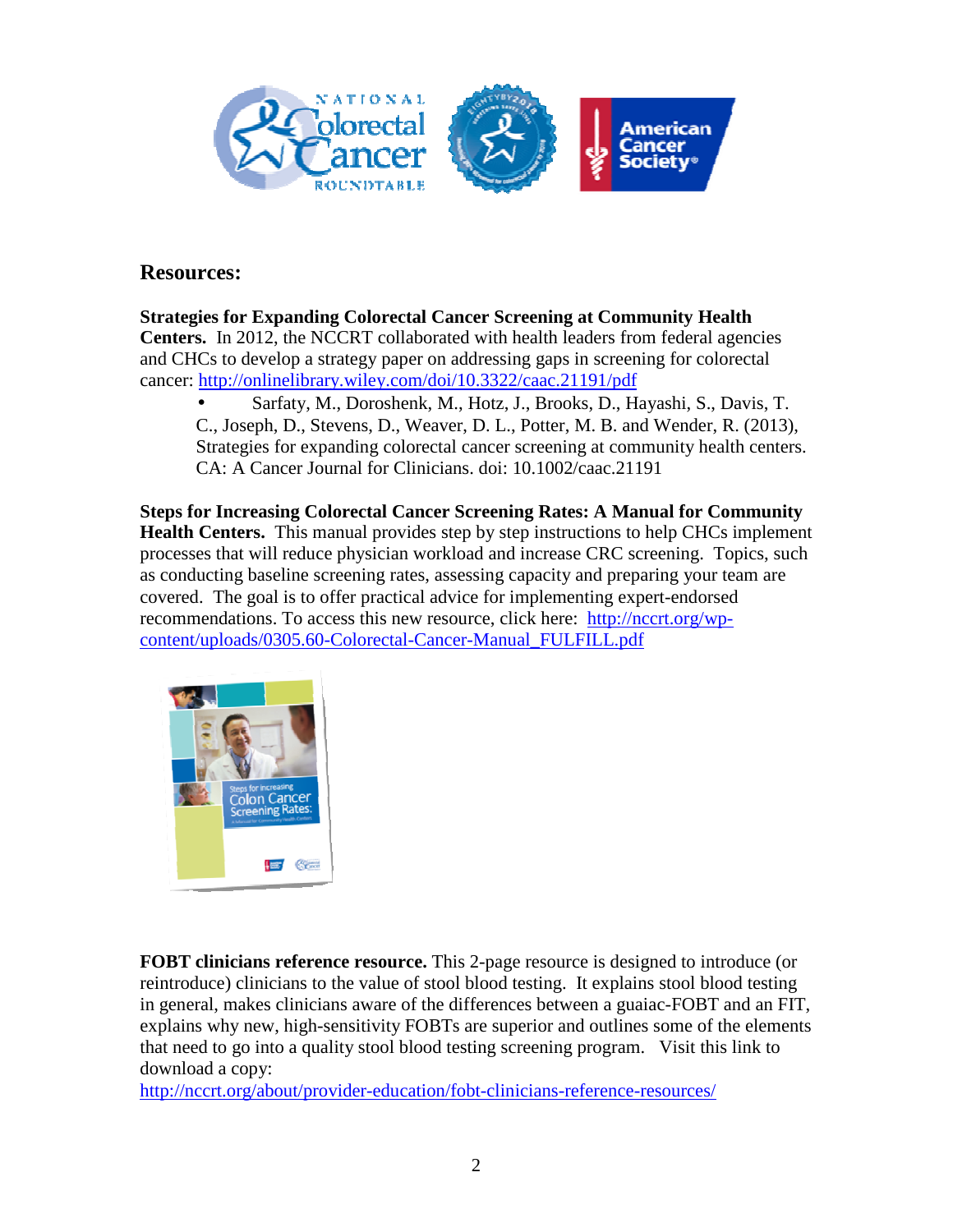

**Report on Use of Electronic Medical Records to Facilitate Colorectal Cancer Screening in Community Health Centers.** The NCCRT joined with the ACS and NACHC to issue a new report entitled, "Use of Electronic Medical Records to Facilitate Colorectal Cancer Screening in Community Health Centers." This report provides important recommendations about the barriers, opportunities, and next steps needed to enhance effective use of EMRs in community health centers in the delivery of CRC screening. Visit: http://nccrt.org/about/provider-education/electronic-medical/



#### **2015 Communications Guidebook: Effective Messaging to Reach the Unscreened**.

This Guidebook is based on new market research from the American Cancer Society with guidance from the National Colorectal Cancer Roundtable Public Awareness Task Group. The Communications Guidebook is designed to help educate, empower and mobilize three key audiences who are not getting screened for colorectal cancer: 1) the newly insured, the insured, procrastinator/rationalizer and 3). the financially challenged. The goal of this guidebook is to share what we know about reaching these hard-topersuade groups using new tested messages. http://nccrt.org/wp-content/uploads/CRC-Communications-Guidebook-final-v4-02232015.pdf